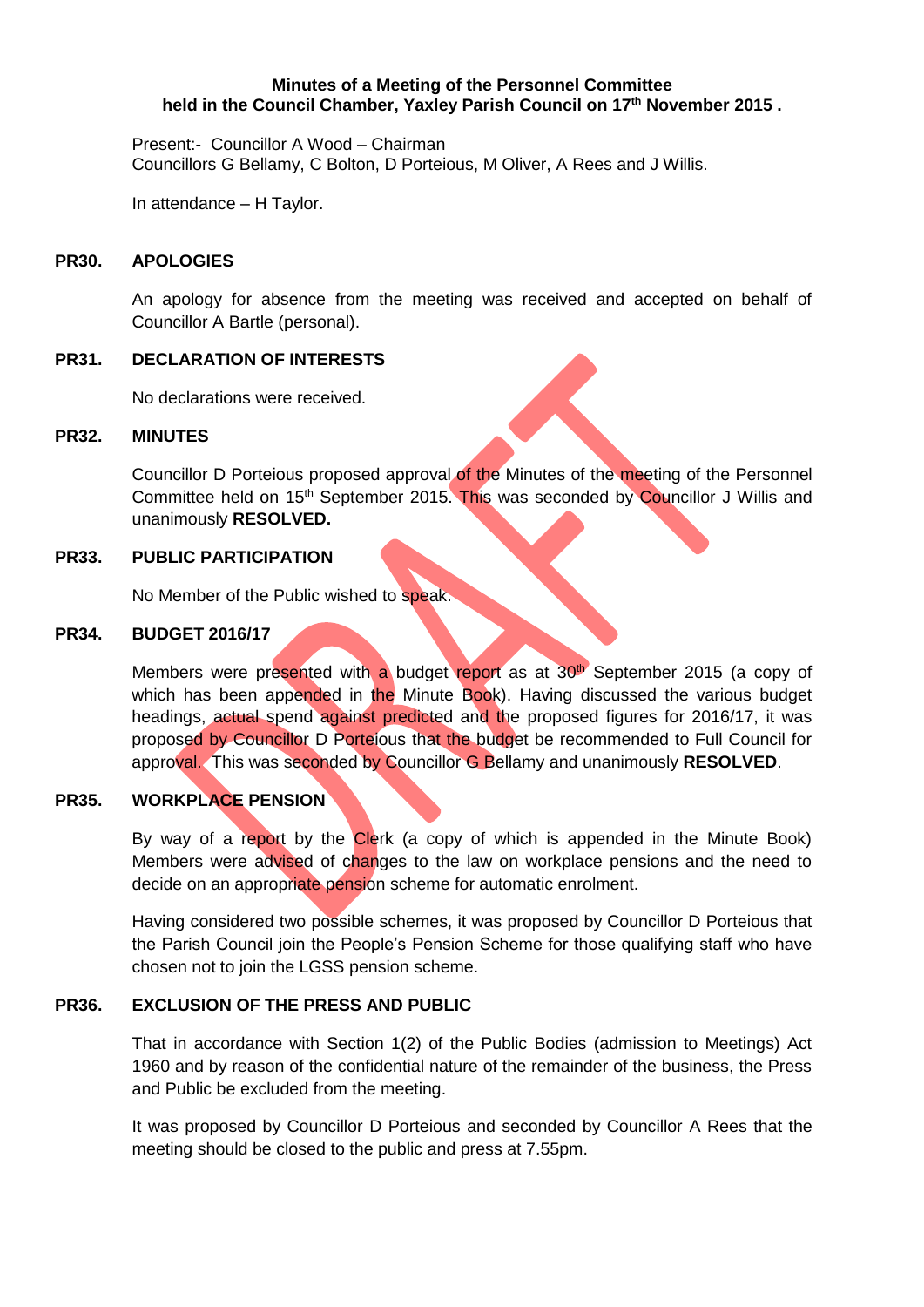# **PR37. STAFF SALARIES**

By way of a confidential report by the Clerk (a copy of which is appended in the Annex to the Minute Book) the Committee reviewed the salary budget. In doing so, Members agreed that efforts should be made to bring all staff pay in line with the living wage of £7.85. Attention was drawn to the cost of doing so and the need to reflect any changes in the proposed 2016/17 budget prior to its consideration by full Council. Having referred to the efforts of the workforce this year, it was proposed by Councillor D Porteious that:

- the three members of staff currently on NALC salary scale 11 and below be awarded two salary scale increments to take effect from 1<sup>st</sup> January 2016;
- the remaining staff be awarded a one-off £500 bonus (pro-rata for part time staff) to be paid in the January 2016 salaries;
- where necessary staff scale bands be increased to point 16 to enable the Government's aim of a living wage of £9.00 to be reached by 2020;and
- that the Grounds Operative referred to in the Clerk's report be moved to salary point 11 of the NALC pay scales with effect from 1<sup>st</sup> December 2015.

This was seconded by A Rees and unanimously **RESOLVED**.

## **PR38. STAFF MATTER**

Consideration was given to a report by the Chairman of the Personnel Committee (a copy of which is appended in the Annex to the Minute Book) highlighting the additional hours worked by the Clerk. Whereupon, it was proposed by Councillor J Willis that the Clerk be paid for 35 additional hours. This was seconded by Councillor D Porteious and **RESOLVED.**

At the same time, Members referred to Christmas Opening times and noted that although the office would be closed from Christmas Eve to 4<sup>th</sup> January 2016 arrangements would be made to cover waste collection/litter picking/hire of facilities on 29th, 30th and 31<sup>st</sup> December 2015.

# **PR39**. **FINANCE OFFICER**

Further to Minute No.47(2014) and with the aid of a report by the Clerk (a copy of which is appended in the Annex to the Minute Book) the Committee considered the renewal of the contract between the Council and Freelance Business Services for providing book keeping services and preparing financial statements and reports including the Annual Report and Budget. Having recognised the valuable work undertaken over the year by Mrs Porter, it was proposed by Councillor D Porteious that the Parish Council renews its contract with FBS for the provision of accountancy and bookkeeping services, for a further year. This was seconded by Councillor J Willis and unanimously **RESOLVED**.

## **PR40. EMPLOYEE ASSITANCE PROGRAMME**

By way of a report by the Clerk (a copy of which is appended in the Annex to the Minute Book), Members considered extending the Council's current HR service with Peninsula to an include Employee Assistance Programme. Having considered the benefits to staff of having such a service, it was proposed by Councillor C Bolton that the Council's HR package be extended to include the programme at a cost of £13.50 per month. This was seconded by Councillor D Porteious and **RESOLVED**.